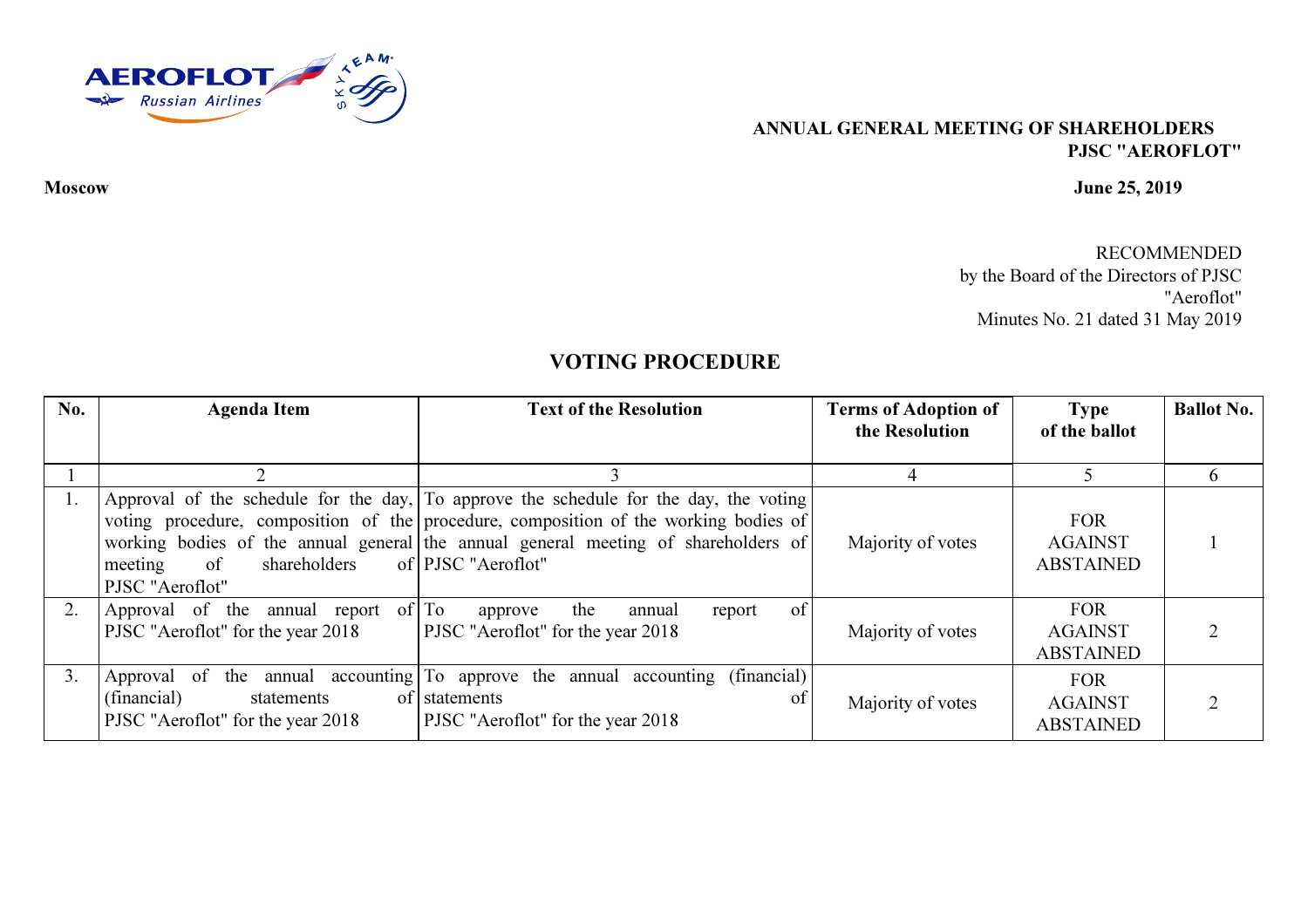| 4. | Approval of distribution of profit of To                                 | of<br>distribution<br>profit<br>of<br>approve                                                                                                                                             |                   |                                                  |  |
|----|--------------------------------------------------------------------------|-------------------------------------------------------------------------------------------------------------------------------------------------------------------------------------------|-------------------|--------------------------------------------------|--|
|    | PJSC "Aeroflot" for the year 2018                                        | PJSC "Aeroflot" for the financial year 2018 in the<br>amount of 2,796,104 thousand rubles in<br>accordance with the recommendations of the                                                |                   | <b>FOR</b>                                       |  |
|    |                                                                          | Board of Directors of PJSC "Aeroflot", including:<br>2,791,589.66<br>thousand<br>rubles<br>for payment of dividends for the year 2018;<br>- 4,514.34 thousand rubles for payment of       | Majority of votes | <b>AGAINST</b><br><b>ABSTAINED</b>               |  |
|    |                                                                          | remuneration to the members of the Audit<br>Commission.                                                                                                                                   |                   |                                                  |  |
| 5. |                                                                          | Approval of distribution of retained To approve distribution of the amount equal to                                                                                                       |                   |                                                  |  |
|    | earnings for previous years                                              | 64,910.34 thousand rubles from retained earnings<br>of previous years as additional source for payment<br>$\sigma$ f<br>dividends                                                         | Majority of votes | <b>FOR</b><br><b>AGAINST</b>                     |  |
|    |                                                                          | by PJSC "Aeroflot" at the end of the financial year<br>2018.                                                                                                                              |                   | <b>ABSTAINED</b>                                 |  |
| 6. | and form of their payment based on the "Aeroflot"                        | About the amount of dividends, terms 1. To pay dividends on the shares of PJSC                                                                                                            |                   |                                                  |  |
|    |                                                                          | performance results for the year 2018 based on the results of the financial year 2018<br>and establishment of the date on which in the amount of 2.6877 rubles per share                  |                   |                                                  |  |
|    | dividends shall be determined                                            | the persons having the right to the in cash, in the total amount of $2,856,500.00$<br>thousand rubles, in accordance with the procedure<br>provided by the applicable laws of the Russian | Majority of votes | <b>FOR</b><br><b>AGAINST</b><br><b>ABSTAINED</b> |  |
|    |                                                                          | Federation by or before 09 August 2019.<br>2. To set 05 July 2019 as the date on which the                                                                                                |                   |                                                  |  |
|    |                                                                          | entitled<br>dividends<br>to<br>receive<br>persons<br>on the shares of PJSC "Aeroflot"<br>shall be<br>determined.                                                                          |                   |                                                  |  |
| 7. |                                                                          | On approval of restated version of the To approve restated version of the Regulations on                                                                                                  |                   |                                                  |  |
|    | Regulations                                                              | compensations                                                                                                                                                                             |                   | <b>FOR</b>                                       |  |
|    | of<br>payment<br>on<br>and benefits to members of the Board of Directors | compensations and benefits paid to members of the Board of<br>of PJSC<br>"Aeroflot"<br>extending                                                                                          | Majority of votes | <b>AGAINST</b><br><b>ABSTAINED</b>               |  |
|    | Directors                                                                | to relations arisen from 30.09.2018.                                                                                                                                                      |                   |                                                  |  |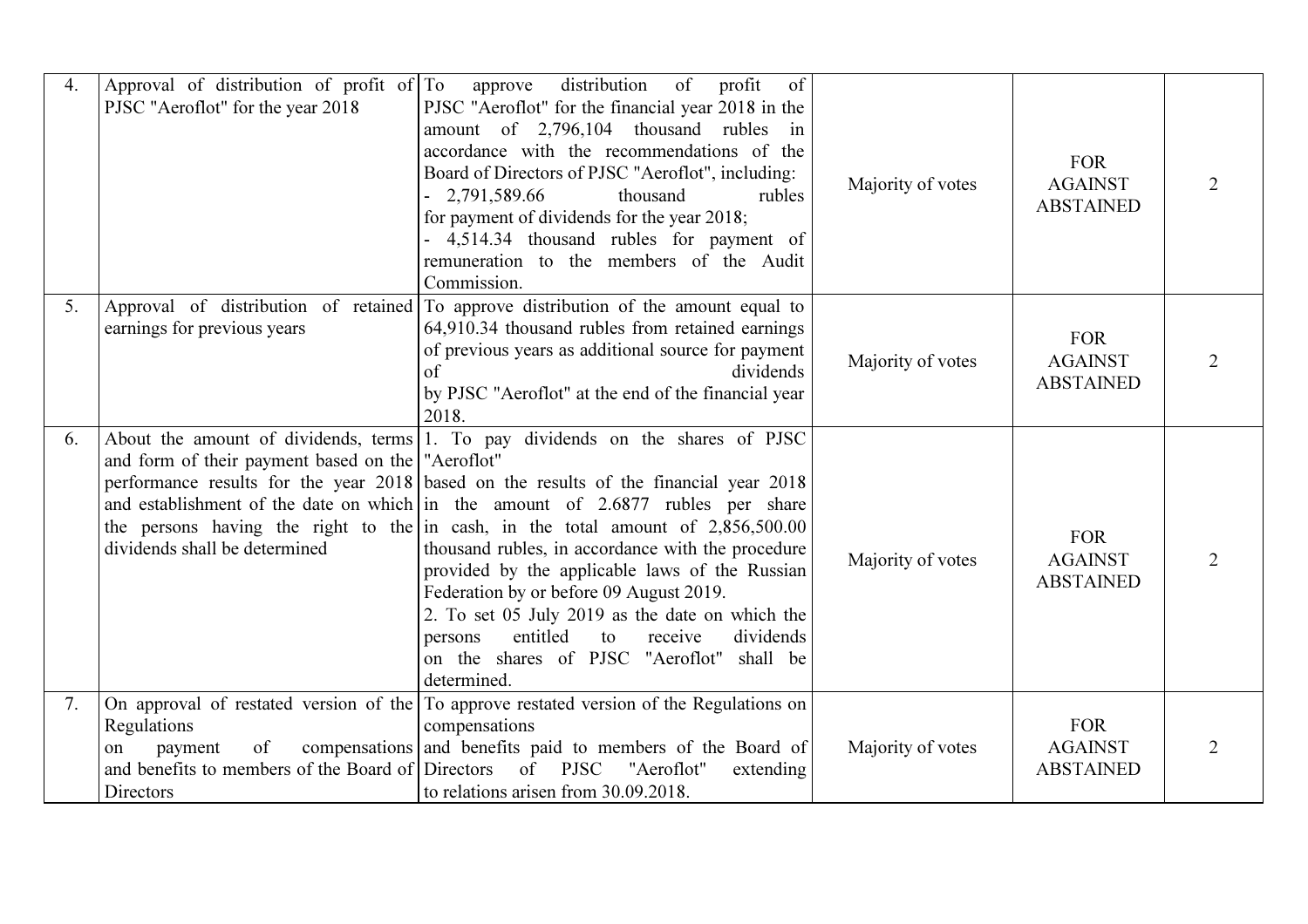| 8.  | PJSC "Aeroflot"                                                     | On payment of remuneration to the The wording of the resolution in respect of<br>members of the Board of Directors of remuneration for the members of the Board of<br>Directors of PJSC "Aeroflot" is given in Ballot No.<br>2 for voting at the annual general meeting of<br>shareholders of PJSC "Aeroflot".                                                                                                                                                                                                                                                                                      | Majority of votes                                      | <b>FOR</b><br><b>AGAINST</b><br><b>ABSTAINED</b>                                                        | $\overline{2}$ |
|-----|---------------------------------------------------------------------|-----------------------------------------------------------------------------------------------------------------------------------------------------------------------------------------------------------------------------------------------------------------------------------------------------------------------------------------------------------------------------------------------------------------------------------------------------------------------------------------------------------------------------------------------------------------------------------------------------|--------------------------------------------------------|---------------------------------------------------------------------------------------------------------|----------------|
| 9.  | PJSC "Aeroflot"                                                     | On payment of remuneration to the $\Gamma$ To approve the amount of remuneration to the<br>members of the Audit Commission of members of the Audit Commission of PJSC<br>"Aeroflot":<br>1. I.V. Belikov<br>2,528,028 rubles;<br>2. M.V. Sorokin <sup>*</sup><br>0 rubles;<br>3. E.S. Nikitina<br>1,986,308 rubles;<br>4. S.I. Ubugunov <sup>*</sup><br>0 rubles;<br>5. V.P. Shipilov*<br>0 rubles;<br>* public officials, remuneration is not paid.                                                                                                                                                 | Majority of votes                                      | <b>FOR</b><br><b>AGAINST</b><br><b>ABSTAINED</b>                                                        | $\overline{2}$ |
| 10. | Election of members of the Board of<br>Directors of PJSC "Aeroflot" | To elect eleven members of the Board of Directors<br>of PJSC "Aeroflot":<br>[from among the nominated candidates:<br>1. Mikhail Viktorovich Voevodin;<br>2.<br>Alexander Sergeevich Galushka;<br>3.<br>Evgeny Ivanovich Ditrikh;<br>Igor Aleksandrovich Kamenskoy;<br>Maxim Stanislavovich Liksutov;<br>5.<br>Roman Viktorovich Pakhomov;<br>6.<br>Dmitry Nikolaevich Peskov;<br>Mikhail Igorevich Poluboyarinov;<br>8.<br>Vitaly Gennadyevich Savelyev;<br>9.<br>10. Vasily Vasilevich Sidorov;<br>11. Yuri Borisovich Slyusar;<br>12. Maxim Yurevich Sokolov;<br>13. Sergey Viktorovich Chemezov] | The largest number of<br>votes<br>in cumulative voting | List of candidates<br>for election to the<br><b>Board of Directors</b><br>$\sigma$ f<br>PJSC "Aeroflot" | $\mathfrak{Z}$ |
| 11. | Election of members of the<br>Commission of PJSC "Aeroflot"         | Audit To elect five members of the Audit Commission of<br>PJSC "Aeroflot":<br>[from among the nominated candidates:<br>1. I.V. Belikov<br>4. S.I. Ubugunov<br>2. E.S. Nikitina<br>5. V.P. Shipilov                                                                                                                                                                                                                                                                                                                                                                                                  | Majority of votes                                      | List of candidates<br>for election<br>to the Audit<br>Commission of<br>PJSC "Aeroflot"                  | 4              |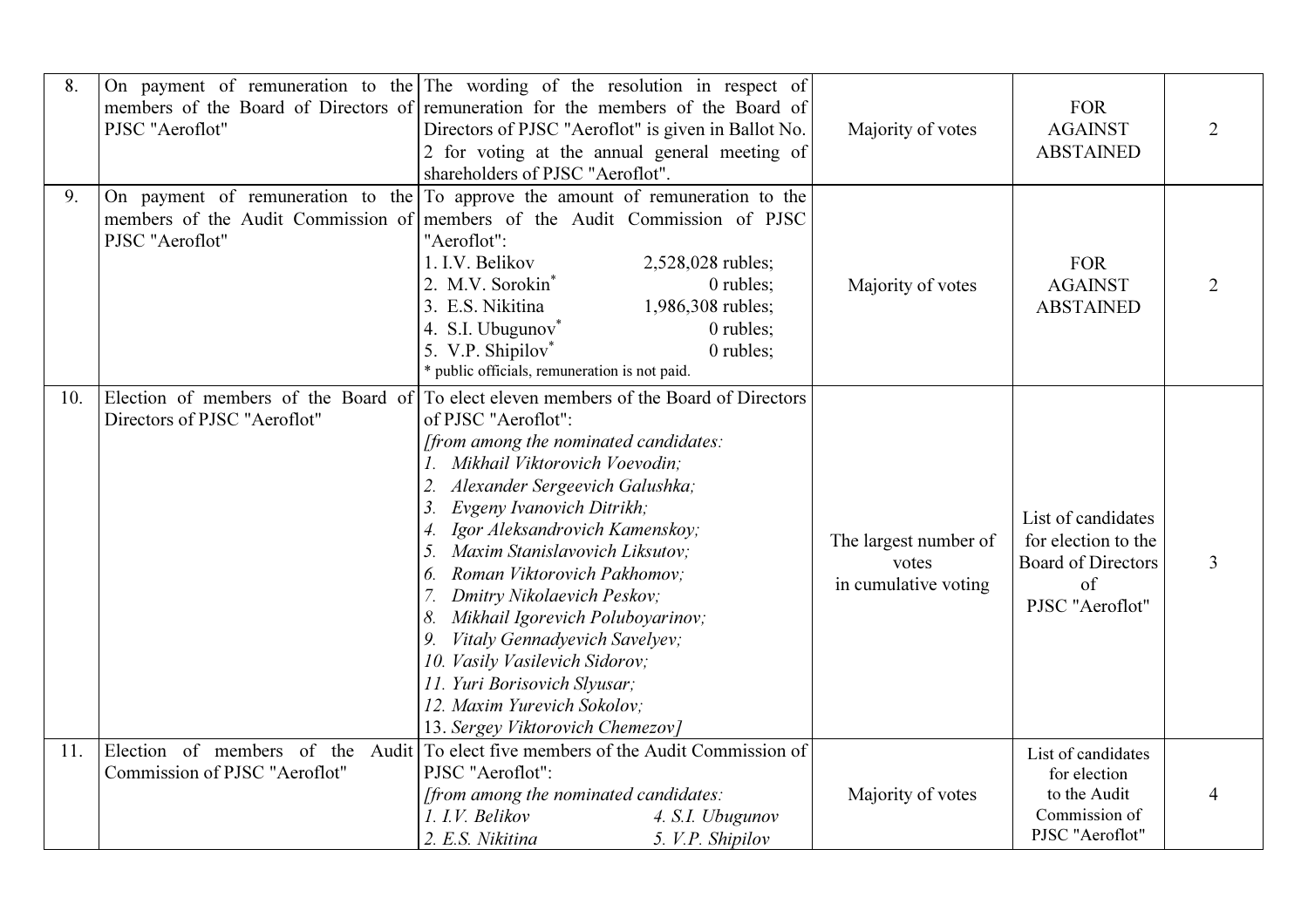|     |                                                              | 3. M.V. Sorokin]                                                                                                                                                                                                                                                                                                                                                                                                             |                                            |                                                  |  |
|-----|--------------------------------------------------------------|------------------------------------------------------------------------------------------------------------------------------------------------------------------------------------------------------------------------------------------------------------------------------------------------------------------------------------------------------------------------------------------------------------------------------|--------------------------------------------|--------------------------------------------------|--|
| 12. | Approval of auditors of PJSC "Aeroflot"<br>for the year 2019 | 1. To approve audit firm HLB Vneshaudit as an<br>auditor of the annual accounting (financial)<br>statements<br>of<br>PJSC "Aeroflot" for the year 2019 prepared<br>in accordance with RAS.<br>To<br>audit<br>firm<br>2.<br>approve<br>JSC PricewaterhouseCoopers Audit as an auditor<br>of consolidated financial statements of PJSC<br>"Aeroflot" ("Aeroflot" Group) for the year 2019<br>prepared in accordance with IFRS. | Majority of votes                          | <b>FOR</b><br><b>AGAINST</b><br><b>ABSTAINED</b> |  |
| 13. | Charter<br>PJSC "Aeroflot."                                  | On approval of restated version of the To approve the Charter of Public Joint Stock<br>of   Company "Aeroflot — Russian Airlines"<br>(version No. 11.)                                                                                                                                                                                                                                                                       | The majority of three-<br>fourths of votes | <b>FOR</b><br><b>AGAINST</b><br><b>ABSTAINED</b> |  |
| 14. | Regulations<br>of<br>PJSC "Aeroflot"                         | On approval of restated version of the To approve the Regulations on the General<br>Meeting of Shareholders of Public Joint Stock<br>on the General Meeting of Shareholders Company "Aeroflot – Russian Airlines" (version<br>No. 7).                                                                                                                                                                                        | Majority of votes                          | <b>FOR</b><br><b>AGAINST</b><br><b>ABSTAINED</b> |  |
| 15. | PJSC Aeroflot                                                | On approval of restated version of the $\Gamma$ To approve the Regulations on the Board of<br>Regulations on the Board of Directors of Directors of Public Joint Stock Company "Aeroflot<br>- Russian Airlines" (version No. 9).                                                                                                                                                                                             | Majority of votes                          | <b>FOR</b><br><b>AGAINST</b><br><b>ABSTAINED</b> |  |
| 16. | Regulations<br>on<br>Executive<br>Board<br>PJSC "Aeroflot"   | On approval of restated version of the To approve Regulations on the Executive Board of<br>the Public Joint Stock Company "Aeroflot – Russian<br>of Airlines" (version No. 6).                                                                                                                                                                                                                                               | Majority of votes                          | <b>FOR</b><br><b>AGAINST</b><br><b>ABSTAINED</b> |  |
| 17. | the<br>Digital Transport<br>and Logistics Association        | On participation of PJSC "Aeroflot" in To approve participation of PJSC "Aeroflot" in the<br>Digital<br>Transport<br>and Logistics Association                                                                                                                                                                                                                                                                               | Majority of votes                          | <b>FOR</b><br><b>AGAINST</b><br><b>ABSTAINED</b> |  |